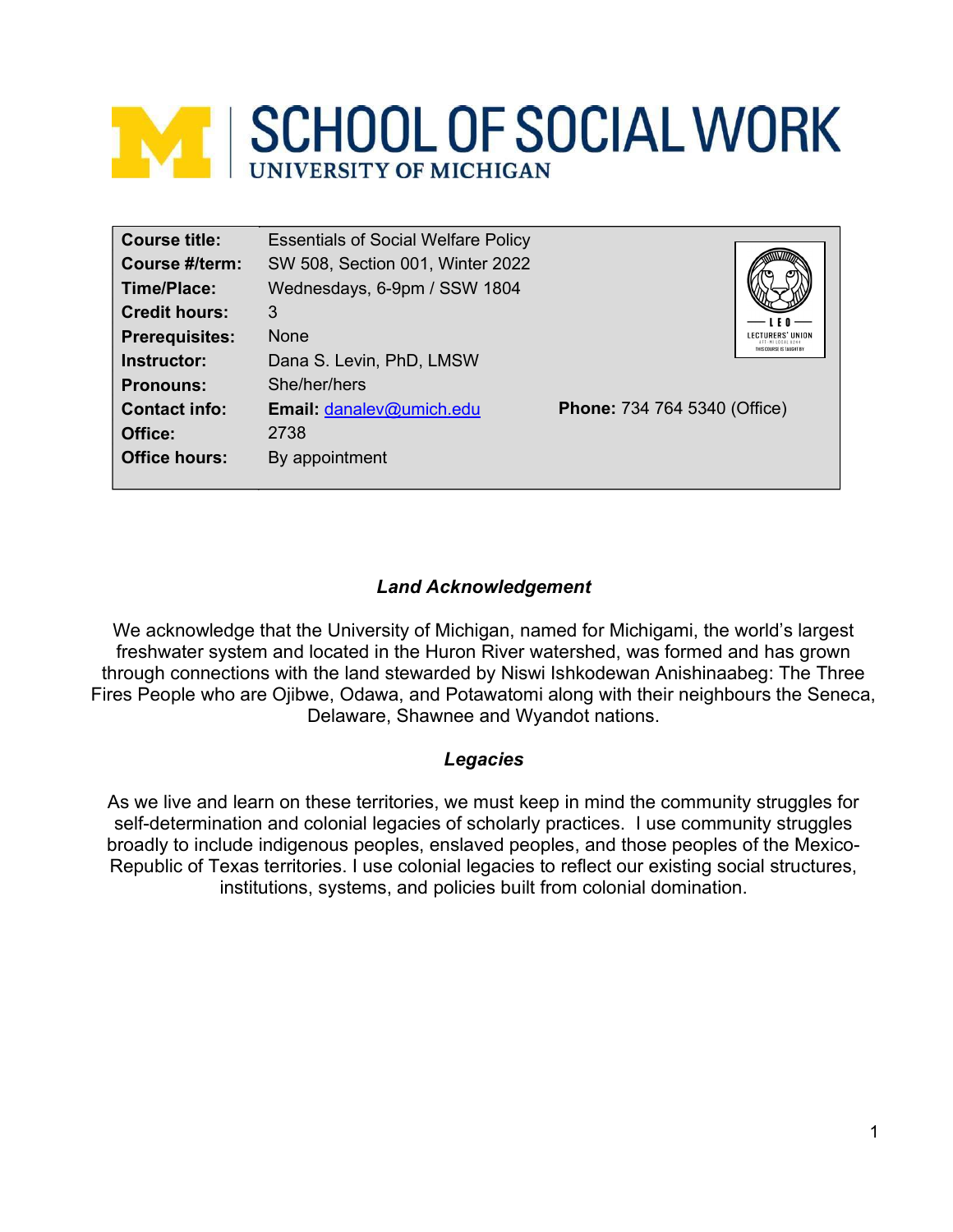# 1. Course Statement

#### a. Course description

This course surveys the history of social welfare policy, services, and the social work profession. It explores current social welfare issues in the context of their history and the underlying rationale and values that support different approaches. Emphasis is placed on major fields of social work service such as: income support, health care, mental health, and services to the elderly. Analytic frameworks with regard to social welfare policies and services are presented. These frameworks identify strengths and weaknesses in the current social welfare system with respect to multiculturalism and diversity; social justice and social change; behavioral and social science theory and research; and social work relevant promotion, prevention, treatment, and rehabilitation programs and services in relation to diverse dimensions (including ability, age, class, color, culture, ethnicity, family structure, gender (including gender identity and gender expression), marital status, national origin, race, religion or spirituality, sex, and sexual orientation.

#### b. Course objectives and competencies

- 1. Understand historical context and its current applications within the profession and practice (Essential 6, EPAS 7)
- 2. Recognize and address power dynamics; ensure voices are included (Essential 14; EPAS 6)
- 3. Understanding the current legislative processes (Essential 28; EPAS 2)

4. Understand strategies to advocate for social, economic and environmental justice and change, while protecting human rights (Essential 29; EPAS 2, 3)

5. Recognize the extent to which structures, policies and values may oppress, marginalize, alienate, create or enhance privilege and power (Essential 30; EPAS 1, 2, 5)

6. Apply critical thinking to analyse, formulate and advocate for policies that advance human rights and social, economic and environmental justice (Essential 34; EPAS 5)

7. Engage in policy practice to effect change (Essential 35; EPAS 5)

8. Understand and articulate the history and scope of social work practice and social welfare delivery systems and current applications within the profession (including inherent ambiguity) (Essential 39; EPAS 1, 5)

9. Understand frameworks of ethical decision making and how to apply critical thinking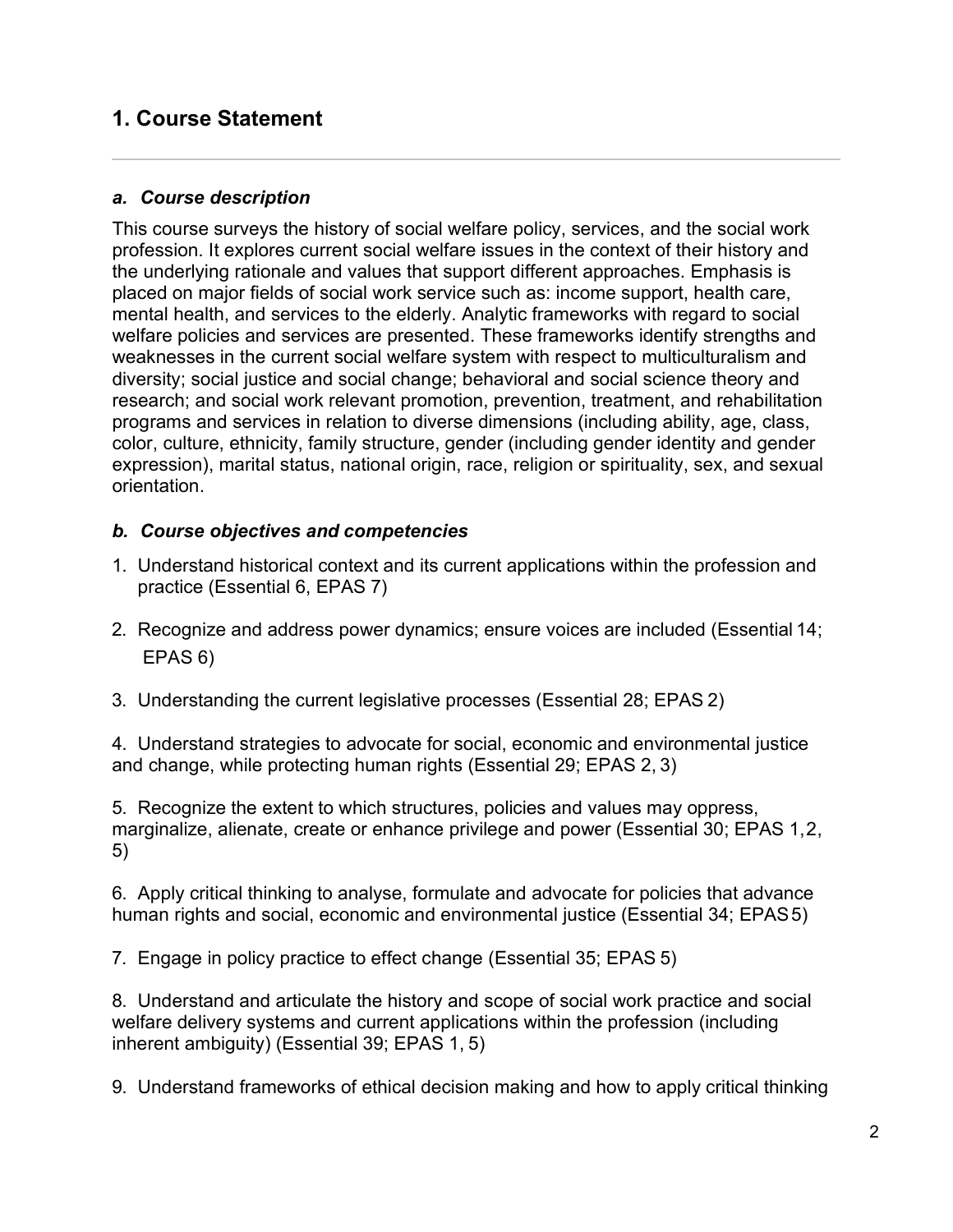to those frameworks in practice, research and policy arena (Essential 44; EPAS 1, 5)

# c. Course design

The course will utilize a combination of lectures, discussion, and in-class exercises. It is anticipated that the multiple sections of this course will be coordinated and lectures, assignments, readings, class exercises, and examinations will be shared across instructors. Various classroom teaching strategies may be used, including lecture, multimedia presentations, video documentaries, small and large group discussion, and presentations by students and guest lecturers.

# d. Intensive focus on privilege, oppression, diversity, and social justice (PODS)

This course integrates PODS content with a special emphasis on the identification of theories, practice, and/or policies that promote social justice, illuminate injustices and are consistent with scientific and professional knowledge. Through the use of a variety of instructional methods, this course will support students developing a vision of social justice, learn to recognize and reduce mechanisms that support oppression and injustice, work toward social justice processes, apply intersectionality and intercultural frameworks and strengthen critical consciousness, self-knowledge and self-awareness to facilitate PODS learning.

# Additional Resources

#### Additional School and University policies, information and resources are available here: https://ssw.umich.edu/standard-policies-information-resources. They include:

- Safety and emergency preparedness
- Mental health and well-being
- Teaching evaluations
- Proper use of names and pronouns
- Accommodations for students with disabilities
- Religious/spiritual observances
- Military deployment
- Writing skills and expectations
- Academic integrity and plagiarism

Writing Assistance. Social work students can receive individual writing assistance from Betsy Williams, Writing Skills and Study Skills Coordinator, through the U-M SSW Career Services office. Students may schedule a virtual appointment and supply a draft of their paper (at any stage). Email Betsy Williams at betsywil@umich.edu or call 734-647-6081 to leave a message . You can find helpful resources on writing linked from ssw.umich.edu/writing-help

In addition, the Sweetland Writing Center offers graduate students up to seven sessions per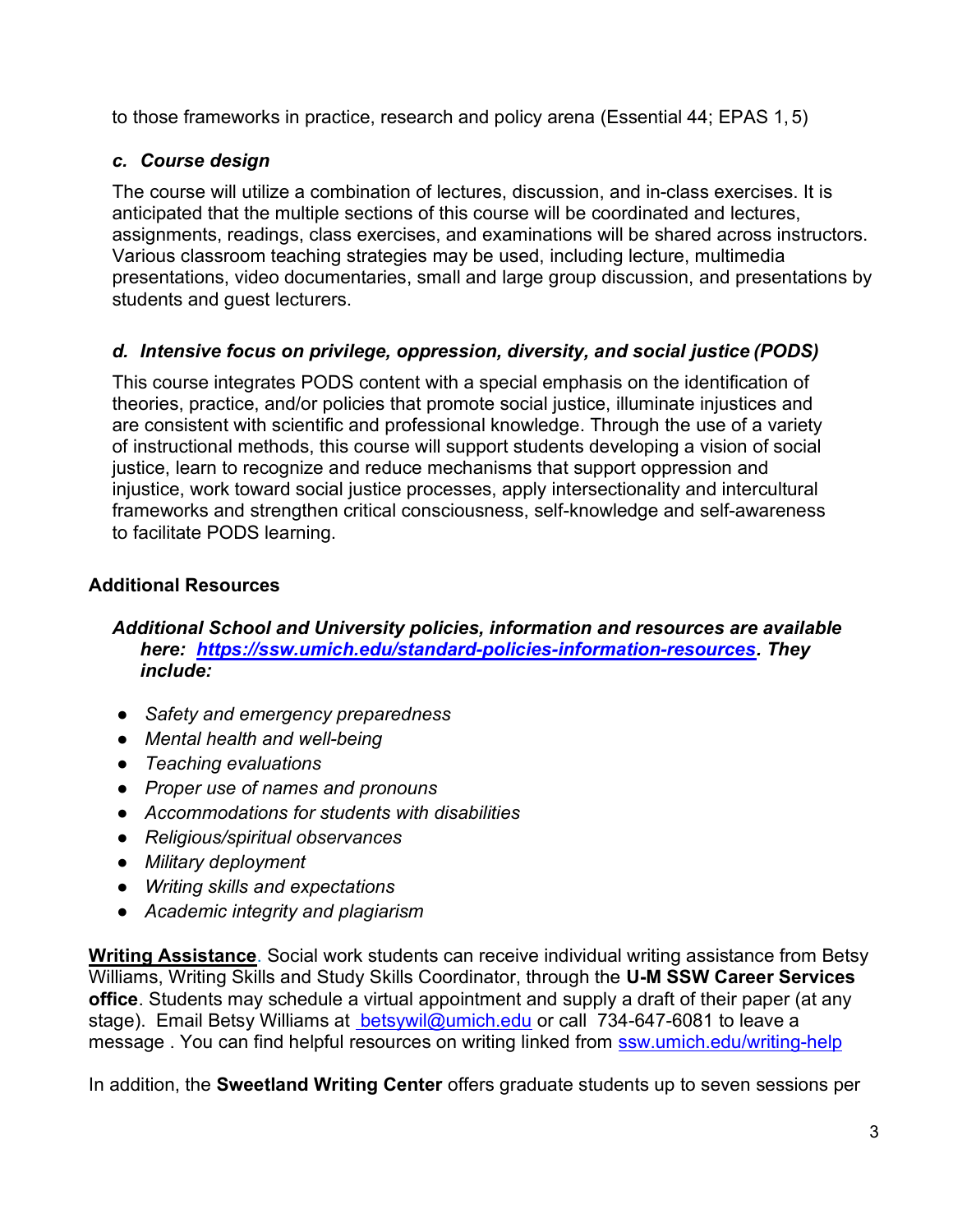semester. They can help you develop your argument, improve your paper organization, correct grammar, and craft effective prose. You can register with them online and schedule a virtual appointment at http://www.lsa.umich.edu/sweetland/

And the English Language Institute focuses on serving international students: http:www.lsa.umich.edu/eli

#### Proper Use of Names and Pronouns

All students will be referred to by the names and pronouns they use. If you have a name that differs from the one that appears on the roster, please inform the instructor as soon as possible so that I can use your correct name and pronouns.

# 2. Class Requirements

#### a. Text and class materials

All required readings, videos, listening, activities, and anything else that you might need for this course will be posted on our Canvas site. In most cases, this information will be posted on a weekly basis, via Modules. As current events occur, some things may be updated and added over the course of the term. To fully engage in this course and to become a competent and skilled social work practitioner, it is expected that students will complete all required reading, listening, and watching that is assigned each week. Readings will be discussed each week in class or via online discussion prompts. Our Canvas site will also include supplemental content that is optional.

#### Important notes about assigned readings and media

1. Students are required to complete the readings prior to each week's class. Any readings filed under a "supplemental" folder in Canvas are completely optional and are for students who wish to learn more about a particular topic.

2. Please always consult the syllabus to make sure you have completed all the readings and viewings; chapters from the book may not be in the Canvas folder.

3. The readings reflect a diverse array of perspectives, including historical perspectives. Due to the age of some documents, language used may not be current. You may find some ideas expressed in certain readings to be controversial and not reflective of social work values. However, these ideas are part of the current political discourse in the United States, and as social workers, you need to be aware of these positions so that you are able to be a better advocate.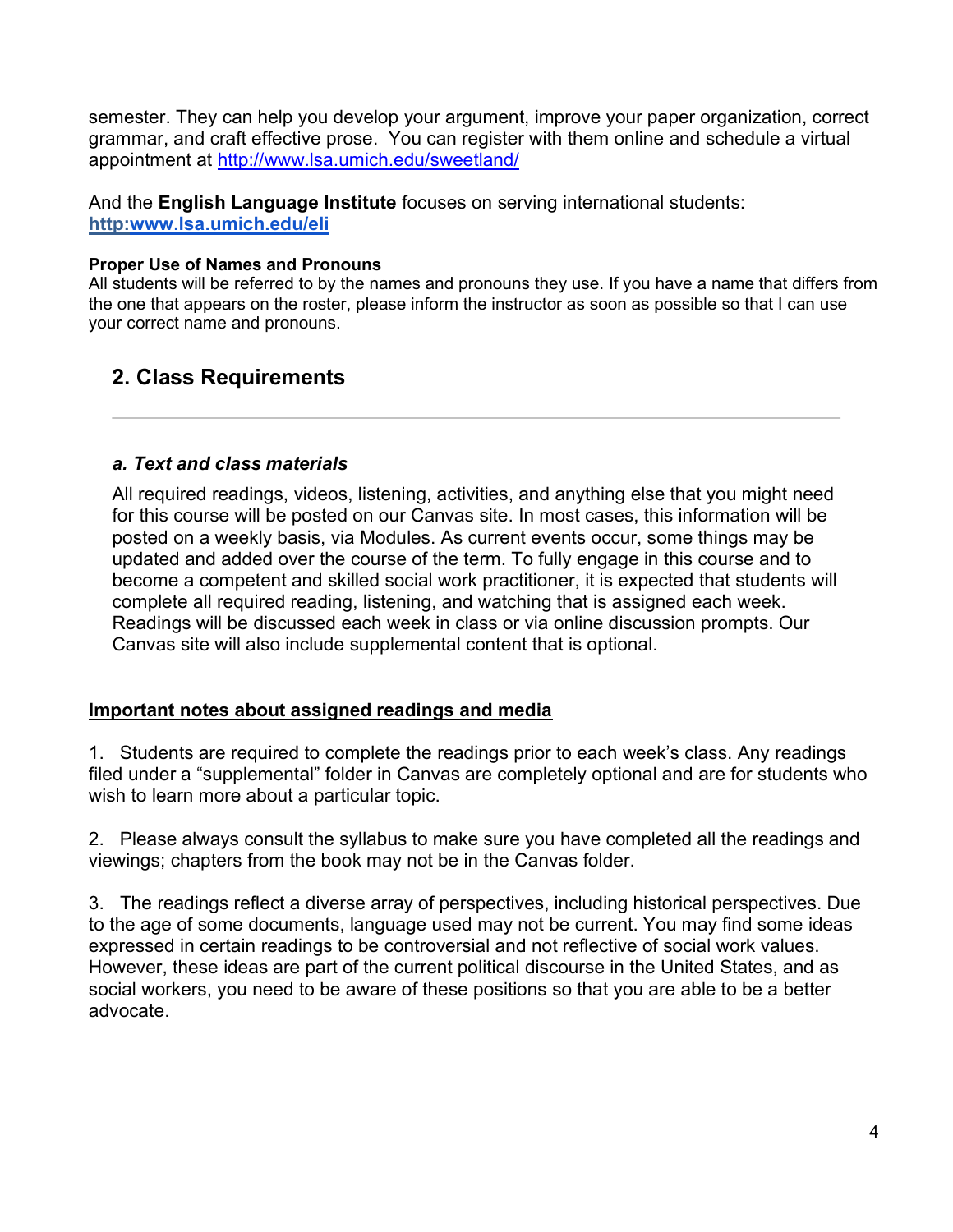4. We may not always discuss each reading in class; however, each student is responsible for the material covered by the readings. Students will need to draw upon the readings in order to complete the final exam.

#### Supplementary Media

The best way to keep current on policy issues is to regularly read, watch and/or listen to legitimate sources of news coverage. Be careful to distinguish between news reports and editorial commentary or opinion pieces in all news sources.

Recommended national newspapers include The New York Times (www.nytimes.com), The Washington Post (www.washingtonpost.com), The Los Angeles Times(www.latimes.com), and The Wall Street Journal (www.wsj.com). The New York Times offers a student discount rate on student subscriptions to hard copy editions, and it's also accessible (with a day delay) through the library. Articles in The Washington Post can be freely accessed, and this paper covers the Congressional issues with great detail. The Wall Street Journal, although focused on business issues, often has very good feature articles on domestic policy. Many national newspapers are available free to students by logging into the university library website.

Recommended local, national, and international news sources include PBS NewsHour, National Public Radio, MSNBC, CNN, BBC, and Al Jazeera. The PBS News Hour is an excellent source of more in-depth discussion of ongoing and emerging policy issues and is available online at www. Pbs.org/newshour. All Things Considered and Morning Edition on National Public Radio (NPR) are readily available online and can be accessed locally via WKAR-FM (90.5) or WUOM-FM (91.7). Local sources of news include the Detroit Free Press (https://www.freep.com) and Mlive Michigan (www.mlive.com) Online news magazines such as The Atlantic Monthly, Time, the Economist, U.S. News & World Report, and The New Republic also cover many relevant local, national, and international policy issues.

Recommended (but not required) Textbooks. These are excellent sources for an overview of material.

- Reisch, Michael (Ed). Social Policy and Social Justice: Meeting the challenges of the diverse society. 3<sup>rd</sup> Edition Cognella Publishers.
- Stern, Mark J. (2015). *Engaging Social Welfare: An introduction to policy analysis.* New York: Pearson Education, Inc. ISBN-13: 978-0-205-73067-4 (any format). Used copies of Stern abound.
- Schiele, Jerome (Ed.) Social Welfare Policy: Regulation and Resistance Among People of Color. Thousand Oaks: Sage.
- DiNitto D. & Johnson, D. (2016). Social welfare: Politics and Public policy (8th ed.) Pearson.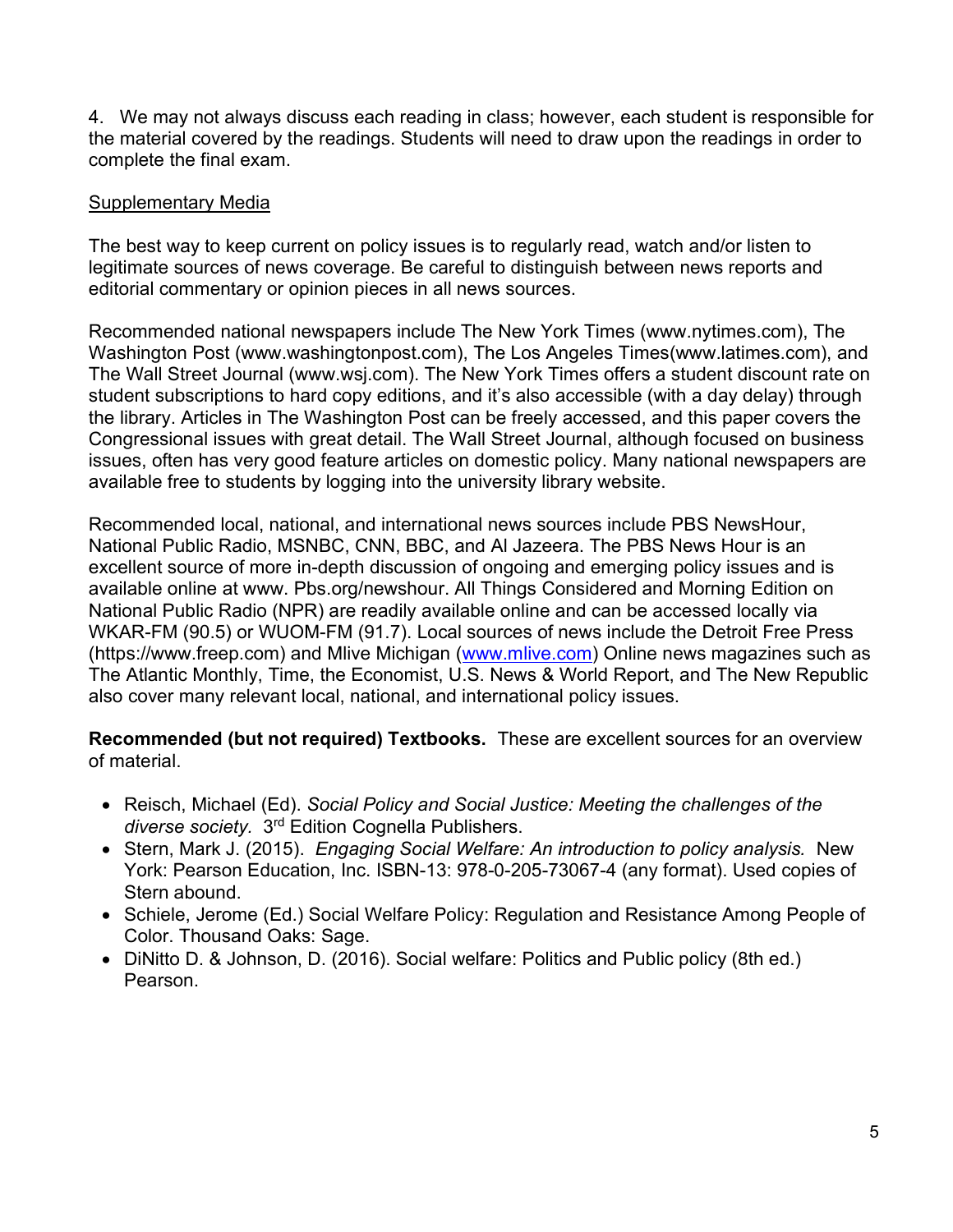# a. Class schedule

| <b>Date/Week</b>                                                      | <b>Agenda</b>                                                                                               | <b>Required Readings &amp;</b><br><b>Assignments</b>                                                                                             |  |
|-----------------------------------------------------------------------|-------------------------------------------------------------------------------------------------------------|--------------------------------------------------------------------------------------------------------------------------------------------------|--|
|                                                                       |                                                                                                             | *Discussion posts due 8pm the<br>night before class                                                                                              |  |
| Week 1<br>Wednesday 1/5/2022                                          | Lesson 1: Welcome and<br>introduction to the Course!                                                        | Read:<br>• Syllabus<br>Watch (together in class):<br>• As Explained: The Racial Wealth<br>Gap                                                    |  |
| Week 2<br>Wednesday 1/12/22<br>In-person: 6-8pm<br>Parallel Worktime: | Lesson 2: Land, Legacies,<br>and Policy<br><b>Foundational Roots of</b><br><b>Structural Discrimination</b> | Read:<br>• Staller Ch 1<br>Social Policy & Social Justice, Ch 1<br><b>Common Social Welfare Programs</b><br>Watch:<br>Social Policy Crash Course |  |
| $8-9$ pm                                                              |                                                                                                             | • American Myths<br>Listen:<br>Decolonization, Explained for<br><b>Social Work</b>                                                               |  |
| Week 3<br>Wednesday 1/19/22                                           | <b>U.S. Government Structure</b><br>and Policy Making for Social<br><b>Workers</b>                          | Read:<br>• Staller Ch 2<br>Watch:<br>• What is social policy and why do<br>social workers care?<br>• Frameworks for thinking about               |  |
| In-person: 6-8pm<br>Parallel Worktime:<br>8-9pm                       |                                                                                                             | social welfare policy<br>Listen:<br>Ibram X. Kendi on Ezra Klein<br>Discussion due by 8pm 1/18                                                   |  |
| Week 4<br>Wednesday 1/26/22                                           | U.S. Constitution as<br><b>Supreme Law and Historical</b><br><b>Record for Social Workers</b>               | Read:<br>Staller Ch <sub>3</sub><br>Douglass<br>$\bullet$<br>• U.S. Constitution                                                                 |  |
| In-person: 6-8pm<br>Parallel Worktime:<br>$8-9$ pm                    |                                                                                                             | Watch:<br><b>Constitution Part 1</b><br><b>Constitution Part 2</b>                                                                               |  |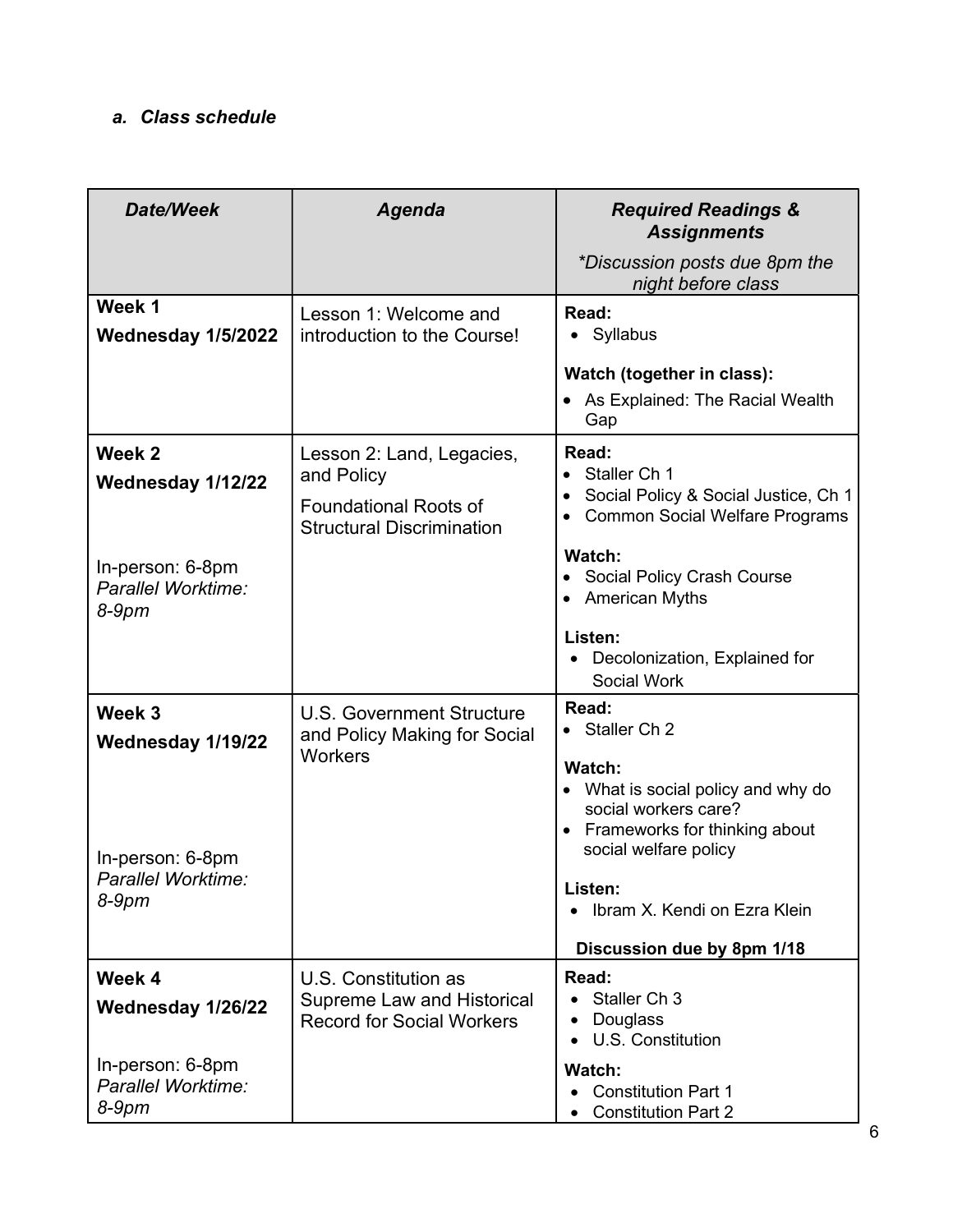|                                                    |                                                                                      | Douglass<br>$\bullet$<br>Intro to Policy Research<br>Discussion due by 8pm 1/25                                                                       |
|----------------------------------------------------|--------------------------------------------------------------------------------------|-------------------------------------------------------------------------------------------------------------------------------------------------------|
| Week 5<br>Wednesday 2/2/22                         | Government Budgets and<br><b>Taxes for Social Workers</b>                            | Read:<br>• Staller, Budgets<br>Watch:                                                                                                                 |
| In-person: 6-8pm<br>Parallel Worktime:<br>$8-9$ pm |                                                                                      | • Budgets<br>• Taxes<br>Discussion due by 8pm 2/1                                                                                                     |
| Week 6<br><b>Wednesday 2/9/22</b>                  | <b>Origins of Social Work</b><br>Practice and Services &<br><b>Enduring Tensions</b> | Read:<br>• Reisch pp. $52-71$<br>• Carlton-LaNey<br>• Staller<br>Watch:<br>• The Heart of Bassett Place                                               |
| In-person: 6-8pm<br>Parallel Worktime:<br>$8-9$ pm |                                                                                      | Listen:<br>• White supremacy in Social Work<br>• Transformational Healing and<br><b>Critical Race Theory in Practice</b><br>Discussion due by 8pm 2/8 |
| Week 7<br>Wednesday 2/16/22                        | Creation of the U.S. Welfare<br><b>State and Structural</b><br><b>Exclusion</b>      | Read:<br>• Staller, Ch 4<br>• Reisch, Ch 2, pp. $71-81$<br>Watch:<br>• Harry Hopkins: At FDR's Side                                                   |
| In-person: 6-8pm<br>Parallel Worktime:<br>8-9pm    |                                                                                      | • Social Security<br>Listen:<br>What is Mutual Aid?<br>Discussion due by 8pm 2/15                                                                     |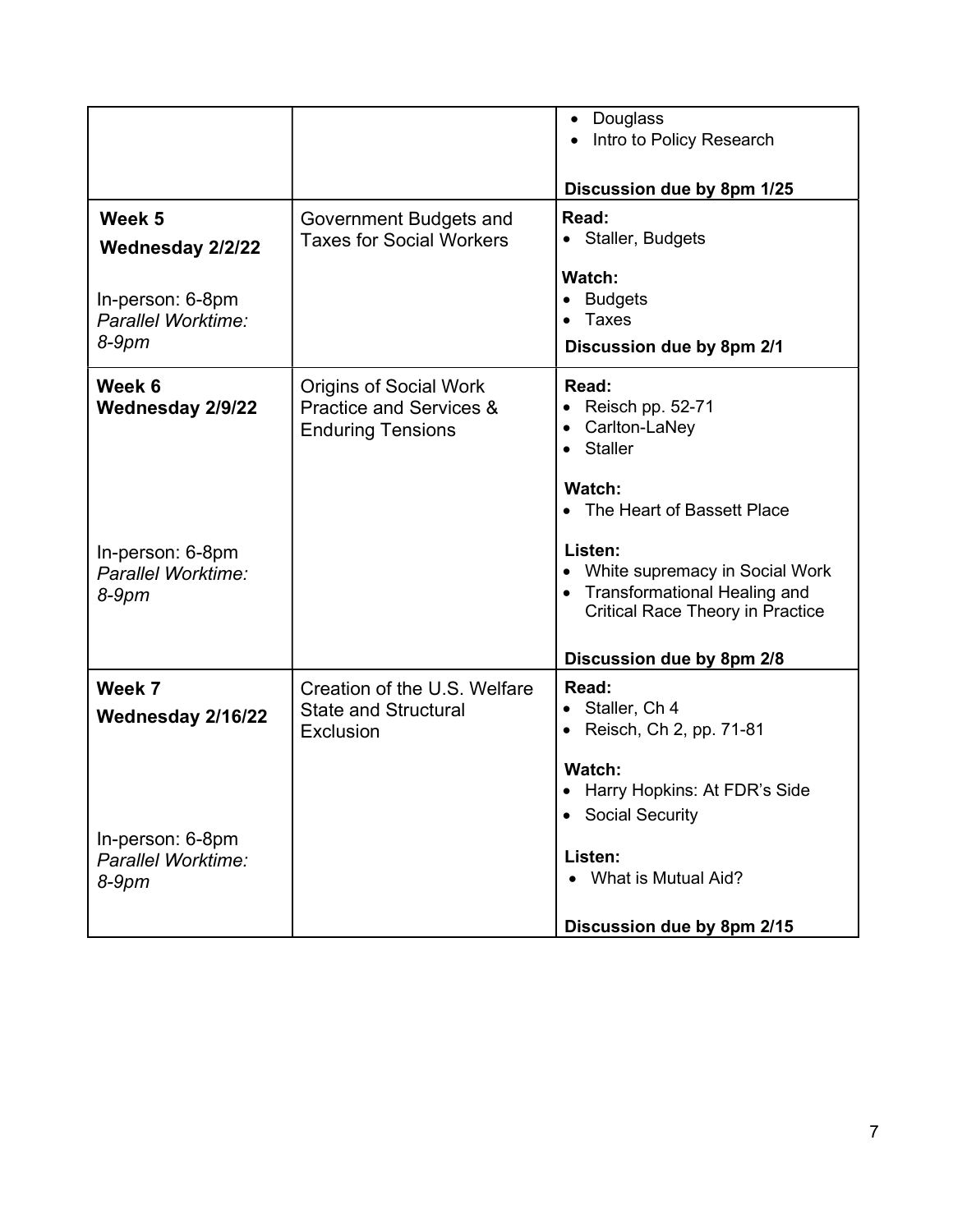| Week 8<br>Wednesday 2/23/22<br>In-person: 6-8pm     | Equality, Opportunity, and<br>Civil Rights: Activism to<br>Policy   | Read:<br><b>Lateef and Androff</b><br><b>Black Panthers</b><br><b>PPC Report</b><br>$\bullet$<br>Watch:<br>• John Lewis<br>Choose one:<br>• Latino Americans<br>• Given a Chance<br>• After Stonewall<br>• ADA Now! |  |
|-----------------------------------------------------|---------------------------------------------------------------------|---------------------------------------------------------------------------------------------------------------------------------------------------------------------------------------------------------------------|--|
| Parallel Worktime:<br>$8-9$ pm                      |                                                                     | Listen:<br>• Civil Rights Organizing<br>Discussion due by 8pm 2/22                                                                                                                                                  |  |
| <b>FEBRUARY 26 - MARCH 6</b><br><b>SPRING BREAK</b> |                                                                     |                                                                                                                                                                                                                     |  |
| Week 9<br>Wednesday 3/9/22                          | Judicial Advocacy,<br>Social Movements &<br><b>Patchwork Rights</b> | Read:<br>• Staller Ch 6<br>Watch:<br>What could happen to Roe v.<br>$\bullet$<br>Wade?                                                                                                                              |  |
| In-person: 6-8pm<br>Parallel Worktime:<br>8-9pm     |                                                                     | Listen:<br>• Supreme Court: LGBTQ<br>Employment<br><b>Supreme Court Lets</b><br><b>DACA Stand</b><br>Discussion due by 8pm 3/8                                                                                      |  |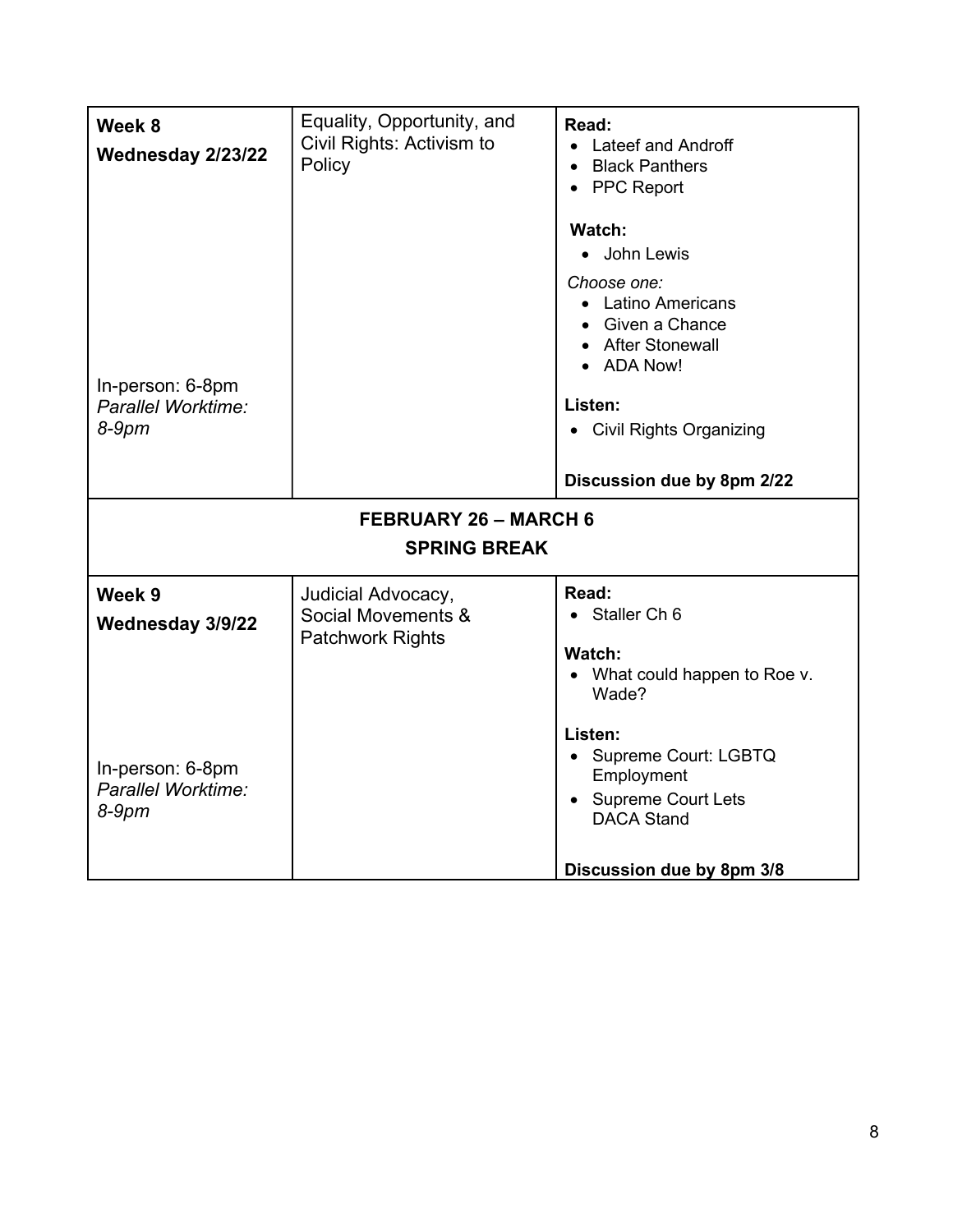| Week 10<br>Wednesday 3/16/22<br>In-person: 6-8pm<br>Parallel Worktime:<br>$8-9$ pm | The Vanishing Welfare State<br>and Privatization                          | Read:<br>• Edin & Shaefer, Ch 1<br>• ALICE (pp. 1-2, 14-15)<br>• Reisch (pp. 81-96)<br>Watch:<br>A Brief History of Public<br>Assistance<br>• Welfare Reform: The Creation of<br><b>TANF</b><br>• Vanishing social safety net<br>Listen:<br>• Anti-poverty organizing<br>• A welfare check<br>POLICY WORKSHEET DUE by<br>11:59pm on 3/15<br><b>NO DISCUSSION DUE</b> |
|------------------------------------------------------------------------------------|---------------------------------------------------------------------------|----------------------------------------------------------------------------------------------------------------------------------------------------------------------------------------------------------------------------------------------------------------------------------------------------------------------------------------------------------------------|
| Week 11<br>Wednesday 3/23/22<br>In-person: 6-8pm                                   | Poverty and Inequality:<br>Economic Inequality & the<br><b>Wealth Gap</b> | Read:<br>• Edin & Shaefer, Ch 4<br>Seefeldt, Ch 5<br>Desmond<br>$\bullet$<br>Watch:<br>• Understanding poverty                                                                                                                                                                                                                                                       |
| Parallel Worktime:<br>$8-9$ pm                                                     |                                                                           | Anti-poverty<br>Income inequality<br>Discussion due by 8pm 3/22                                                                                                                                                                                                                                                                                                      |
| Week 12                                                                            | <b>Complex Welfare State:</b><br>Health Policy as Case Study              | Read:<br>• Michener                                                                                                                                                                                                                                                                                                                                                  |
| Wednesday 3/30/22<br>In-person: 6-8pm<br>Parallel Worktime:<br>$8-9$ pm            |                                                                           | • Kaiser Family Foundation<br>Watch:<br>Frameworks<br>$\bullet$<br>Mental health policy<br>$\bullet$<br>Policy reform in action<br>$\bullet$<br><b>Current debates</b><br>Listen:<br><b>Prison System Makes Mental</b><br>Illness Worse and How to Fix It                                                                                                            |
|                                                                                    |                                                                           | Discussion due by 8pm 3/29                                                                                                                                                                                                                                                                                                                                           |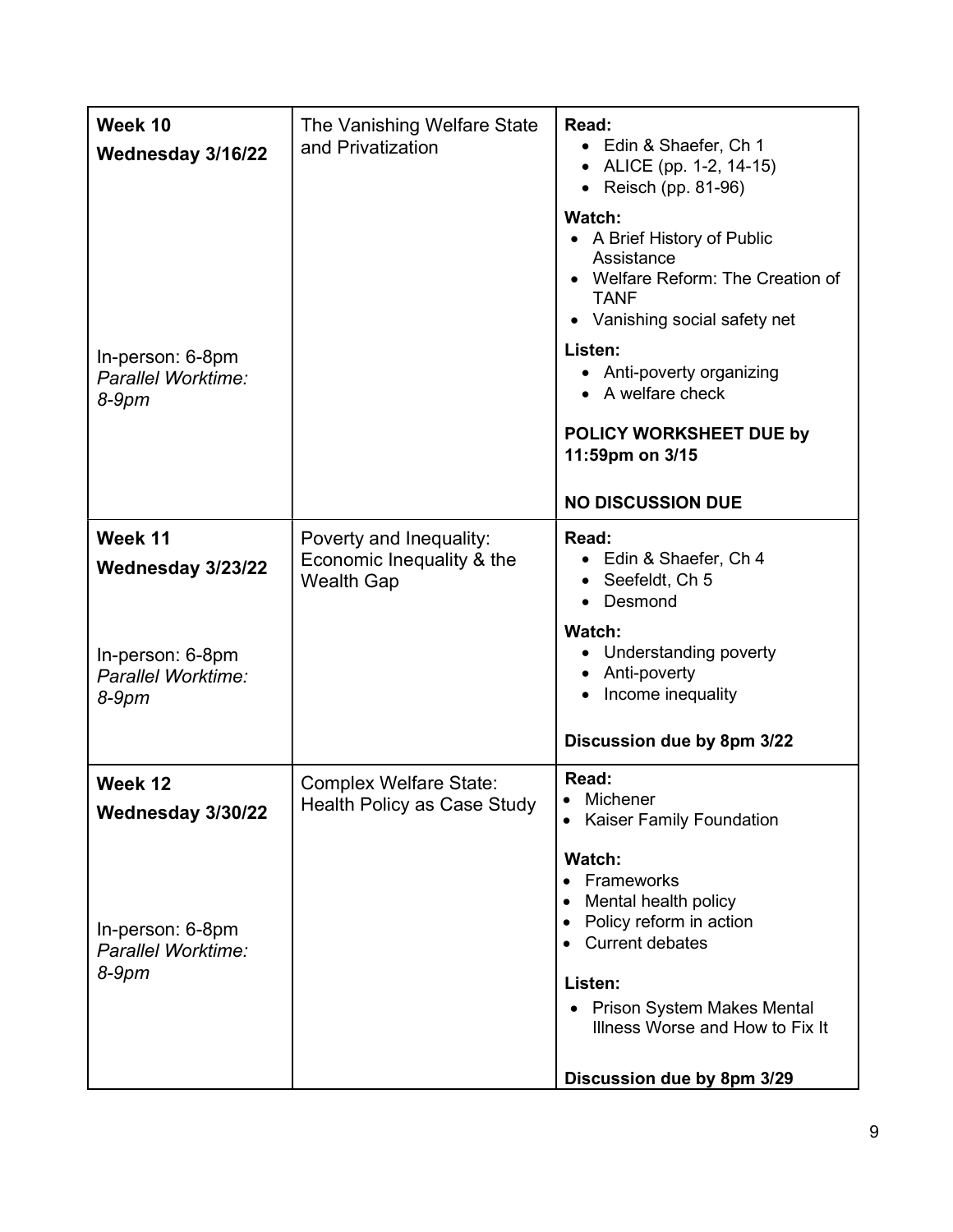| Week 13<br><b>Wednesday 4/6</b>                 | Topical Issues: Policing and<br>Housing               | Read:<br>Desmond<br>Tracking police shooting                                                                                                                                                            |
|-------------------------------------------------|-------------------------------------------------------|---------------------------------------------------------------------------------------------------------------------------------------------------------------------------------------------------------|
| In-person: 6-8pm<br>Parallel Worktime:<br>8-9pm |                                                       | Watch:<br>Re-imagining Community<br>Engagement<br>• Problem-oriented<br>Listen:<br>• How US Cities are Tackling<br>Affordable Housing Crisis<br>• Abolitionist Social Work<br>Discussion due by 8pm 4/5 |
| Week 14<br><b>Wednesday 4/13</b>                | <b>FINAL EXAM REVIEW &amp;</b><br><b>DISTRIBUTION</b> | <b>FINAL EXAM DUE 4/23 AT 5PM</b>                                                                                                                                                                       |

## b. Assignments

| <b>Assignment</b> | Due date                                        | <b>Percent of overall grade</b>                     |
|-------------------|-------------------------------------------------|-----------------------------------------------------|
| <b>Discussion</b> | 8pm the day before class<br>(each Monday night) | 30%<br>Each post is worth 3<br>points. There are 10 |
|                   | On Canvas                                       | posts total.                                        |
| Policy worksheet  | 11:59pm 3/15/2022                               | 30%                                                 |
|                   | <b>Upload to Canvas</b>                         |                                                     |
| Final exam        | 11:59pm 4/23/2022                               | 40%                                                 |
|                   | <b>Upload to Canvas</b>                         |                                                     |

## c. Attendance and class participation

There is no formal attendance policy for this course and attendance is not calculated as part of your grade. This is an unusual semester due to continued realities and changes related to the COVID-19 global pandemic. Circumstances such as child care, family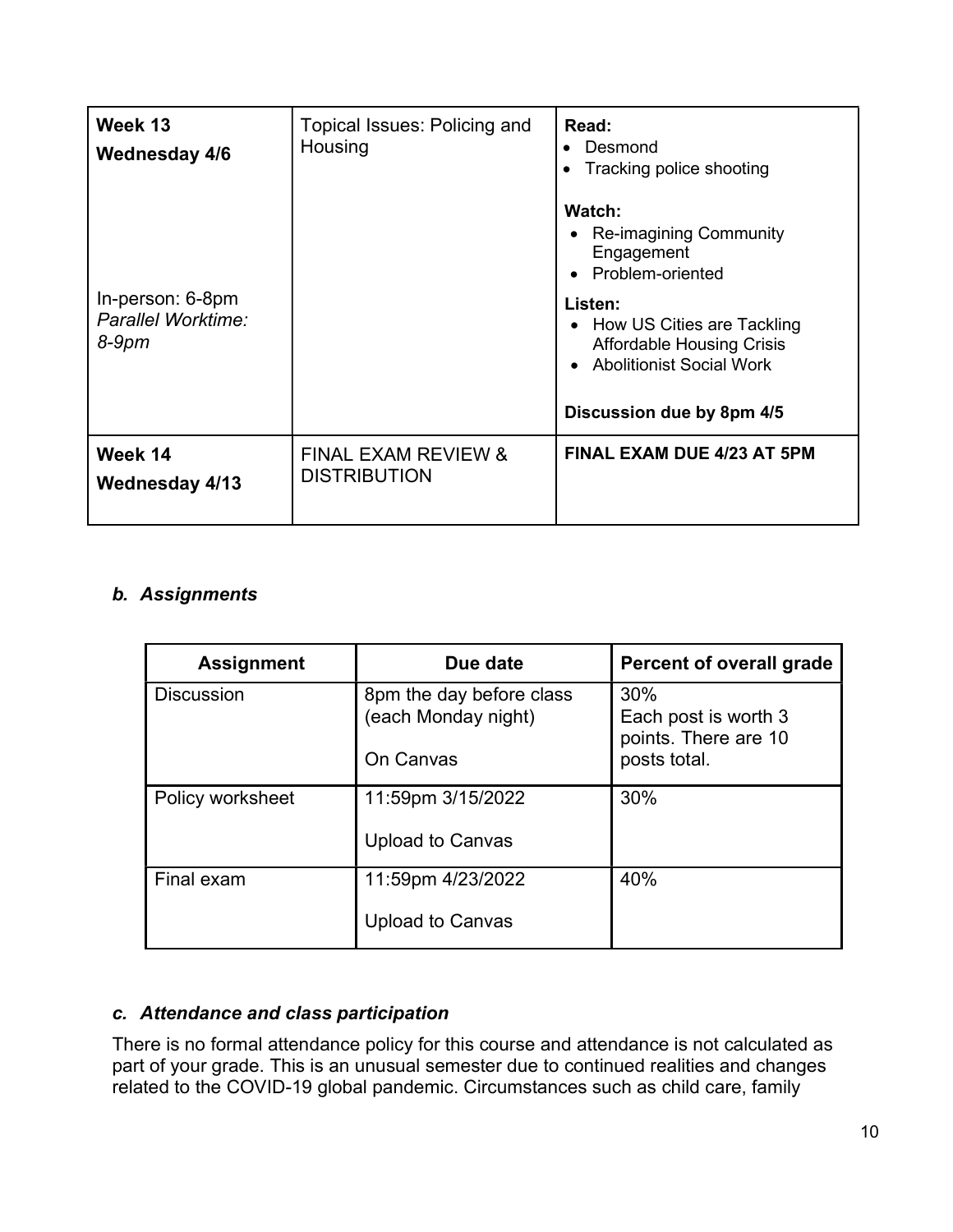care, illness, and mental health and wellness concerns are all acceptable reasons to be unable to attend class; however, do not feel that you need to disclose reasons for missing class sessions.

It is expected that you will contact the instructor to access and/or discuss the content you missed.

#### d. Grading

Please see the following SSW Policies related to grading:

Grades in Academic Courses and in Field Instruction Student Grievance procedures Policy for grading in special circumstances

In this unusual semester, it is understandable that some assignments may be late. Please email me if you have a concern about turning in an assignment on time. Assignments must be uploaded into the Canvas Dropbox.

Grades are assigned as follows:

| $A = 93 - 100\%$ | $B+ = 87-89%$   | $C_{+}$ = 77-79% | $D+ = 67-69%$  |
|------------------|-----------------|------------------|----------------|
| $A = 90-92%$     | $B = 83 - 86%$  | $C = 73 - 76%$   | $D = 60 - 66%$ |
|                  | $B = 80 - 82\%$ | $C = 70 - 72\%$  | $F = 0.59%$    |

#### e. Class Recording and Course Materials

Audio and video recording of in-class lectures and discussions is prohibited without the advance written permission of the instructor. Students with an approved accommodation from the Office of Services for Students with Disabilities permitting the recording of class meetings must present documentation to the instructor in advance of any recording being done. The instructor reserves the right to disallow recording for a portion of any class time where privacy is a special concern. If the instructor chooses to record a class, they will decide which classes, if any, are recorded, what portion of each class is recorded, and whether a recording is made available on the course management website. On days when classes are recorded, students will be notified a recording is occurring. Class recordings and course materials may not be reproduced, sold, published, or distributed to others, in whole or in part, without the written consent of the instructor.

# f. COVID-19 Statement

For the safety of all students, faculty, and staff on campus, it is important for each of us to be mindful of safety measures that have been put in place for our protection. By returning to campus, you have acknowledged your responsibility for protecting the collective health of our community. Your participation in this course on an in-person/hybrid basis is conditional upon your adherence to all safety measures mandated by the state of Michigan and the University, including maintaining physical distancing of six feet from others, and properly wearing a face